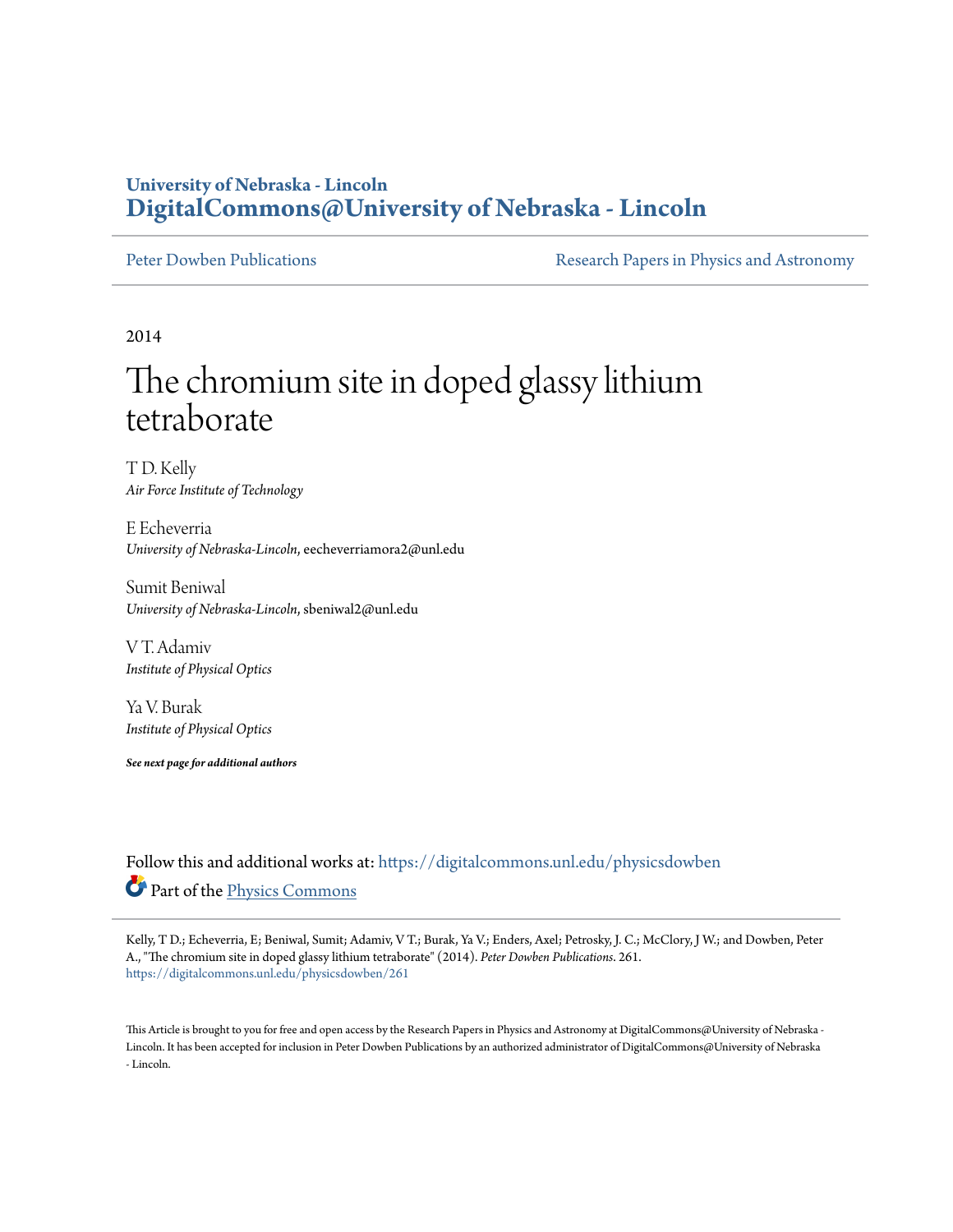### **Authors**

T D. Kelly, E Echeverria, Sumit Beniwal, V T. Adamiv, Ya V. Burak, Axel Enders, J. C. Petrosky, J W. McClory, and Peter A. Dowben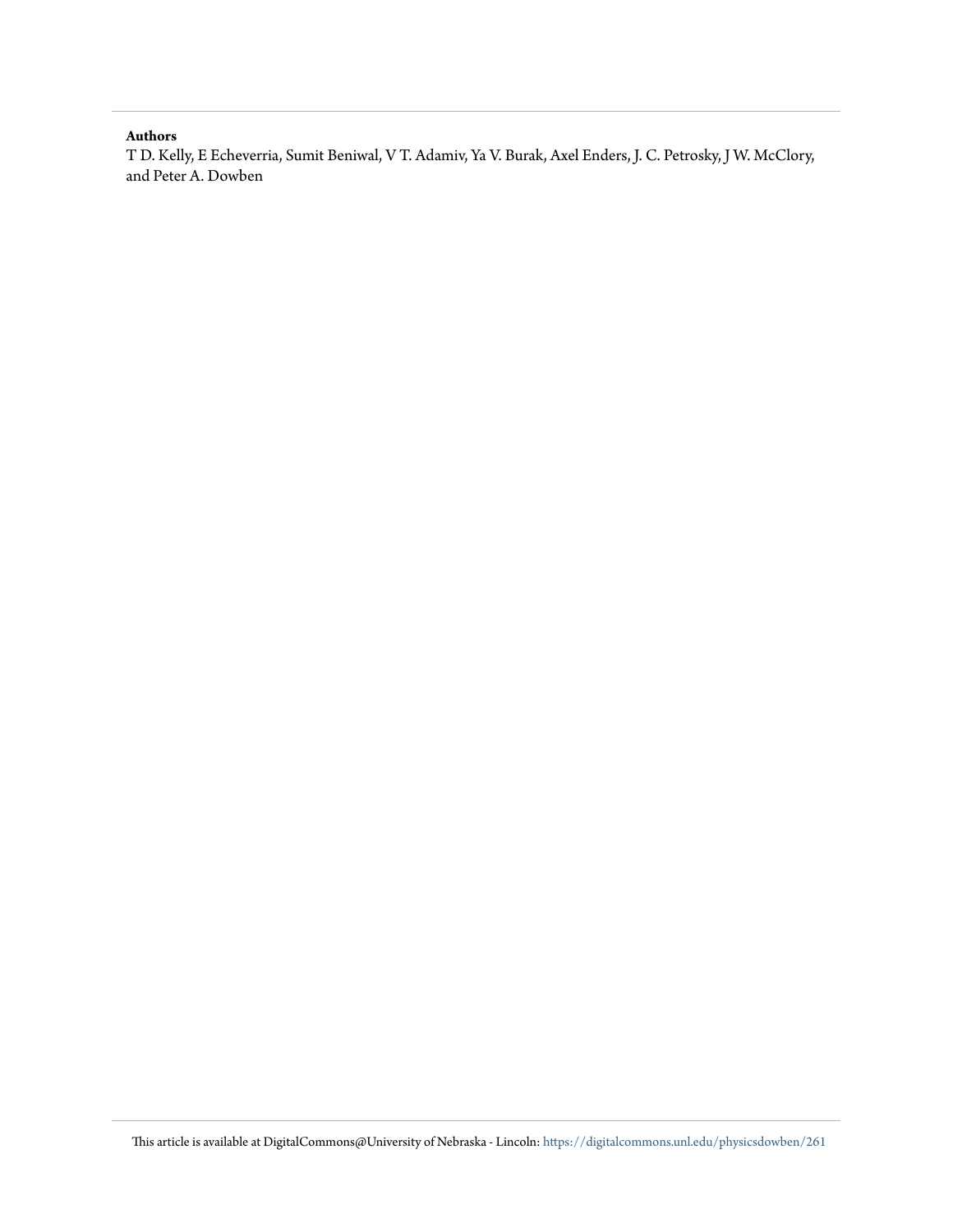#### [Materials Chemistry and Physics 147 \(2014\) 492](http://dx.doi.org/10.1016/j.matchemphys.2014.05.021)-[495](http://dx.doi.org/10.1016/j.matchemphys.2014.05.021)

Contents lists available at ScienceDirect

### Materials Chemistry and Physics

journal homepage: [www.elsevier.com/locate/matchemphys](http://www.elsevier.com/locate/matchemphys)

## The chromium site in doped glassy lithium tetraborate



**CHE** 

T.D. Kelly <sup>a</sup>, E. Echeverria <sup>b</sup>, Sumit Beniwal <sup>b</sup>, V.T. Adamiv <sup>c</sup>, Ya. V. Burak <sup>c</sup>, Axel Enders <sup>c</sup>, J.C. Petrosky <sup>a</sup>, J.W. McClory <sup>a</sup>, P.A. Dowben <sup>b, \*</sup>

a Department of Engineering Physics, Air Force Institute of Technology, 2950 Hobson Way, Wright Patterson Air Force Base, OH 45433, USA

b Department of Physics and Astronomy, 855 North 16th Street, Theodore Jorgensen Hall, University of Nebraska-Lincoln, Lincoln, NE 68588-0299, USA

<sup>c</sup> Institute of Physical Optics, 23 Dragomanov Street, Lviv 79005, Ukraine

### highlights graphical abstract

- Adoption of the Li  $+$  site for chromium dopants in lithium tetraborate identified.
- Increased oxygen coordination for glass over the crystalline lithium tetraborate.
- Distortions about the doping chromium characterized.
- Local bond order is preserved in spite of the glassy nature.

#### **ARTICLE INFO**

Article history: Received 5 February 2014 Received in revised form 9 April 2014 Accepted 10 May 2014 Available online 3 June 2014

Keywords: Glasses Oxides Optical materials XAFS (EXAFS and XANES) Microstructure

#### 1. Introduction

There has been a huge wealth of studies on Mn doped lithium tetraborate,  $Li_2B_4O_7$  [\[1,2\].](#page-5-0) Chromium is in many respects very similar, able to adopt a number of nominal valencies from zero valent chromium to chromium  $+6$  (i.e.  $Cr^0$ – $Cr^{6+}$ ) [\[3](#page-5-0)–[9\]](#page-5-0). At first glance, one might think that this means Cr might occupy a wide variety of dopant sites within the  $Li_2B_4O_7$  structure. As a dopant,

<http://dx.doi.org/10.1016/j.matchemphys.2014.05.021> 0254-0584/© 2014 Elsevier B.V. All rights reserved.



#### **ABSTRACT**

Using extended X-ray absorption fine structure (EXAFS) spectroscopy, we find that Cr substitutes primarily in the Li<sup>+</sup> site as a dopant in lithium tetraborate Li<sub>2</sub>B<sub>4</sub>O<sub>7</sub> glasses, in this case 98.4Li<sub>2</sub>B<sub>4</sub>O<sub>7</sub> -1.6Cr<sub>2</sub>O<sub>3</sub> or nominally  $Li_{1.98}Cr_{0.025}B_4O_7$ . This strong preference for a single site is nonetheless accompanied by site distortions and some site disorder, helping explain the optical properties of chromium doped  $Li_2B_4O_7$ glasses. The resulting O coordination shell has a contraction of the Cr-O bond lengths as compared to the  $Li$ –O bond lengths. There is also an increase in the O coordination number.

© 2014 Elsevier B.V. All rights reserved.

there are very strong indications that Mn can occupy both B and Li sites  $[1]$ , which is somewhat unusual for  $Li<sub>2</sub>B<sub>4</sub>O<sub>7</sub>$  dopants. Electron paramagnetic resonance (EPR) measurements clearly indicate that the chromium dopes Li<sub>2</sub>B<sub>4</sub>O<sub>7</sub> as Cr<sup>3+</sup> (3d<sup>3</sup>, <sup>4</sup>A<sub>2g</sub>) isolated centers, and further EPR indicates  $Cr^{3+}$  isolated centers are at  $Li^{+}$  sites with strong rhombic distortion and nearly cubic local symmetry consistent with the optical properties [\[10\].](#page-5-0) Thus there is every indication that the  $Cr^{3+}$  occupies the Li<sup>+</sup> site with residual multi-state character [\[10\].](#page-5-0)

Occupation of the Li site is important for several reasons.  $Cr^{3+}$ centers in high-field sites, where the energy of  ${}^{4}T_{2g}$  is higher than that of the  $^2E_g$  state, are characterized by narrow emission lines due

<sup>\*</sup> Corresponding author. Tel.:  $+1$  402 472 9838; fax:  $+1$  402 472 6148. E-mail addresses: [pdowben1@unl.edu](mailto:pdowben@unl.edu), [pdowben@unl.edu](mailto:pdowben@unl.edu) (P. Dowben).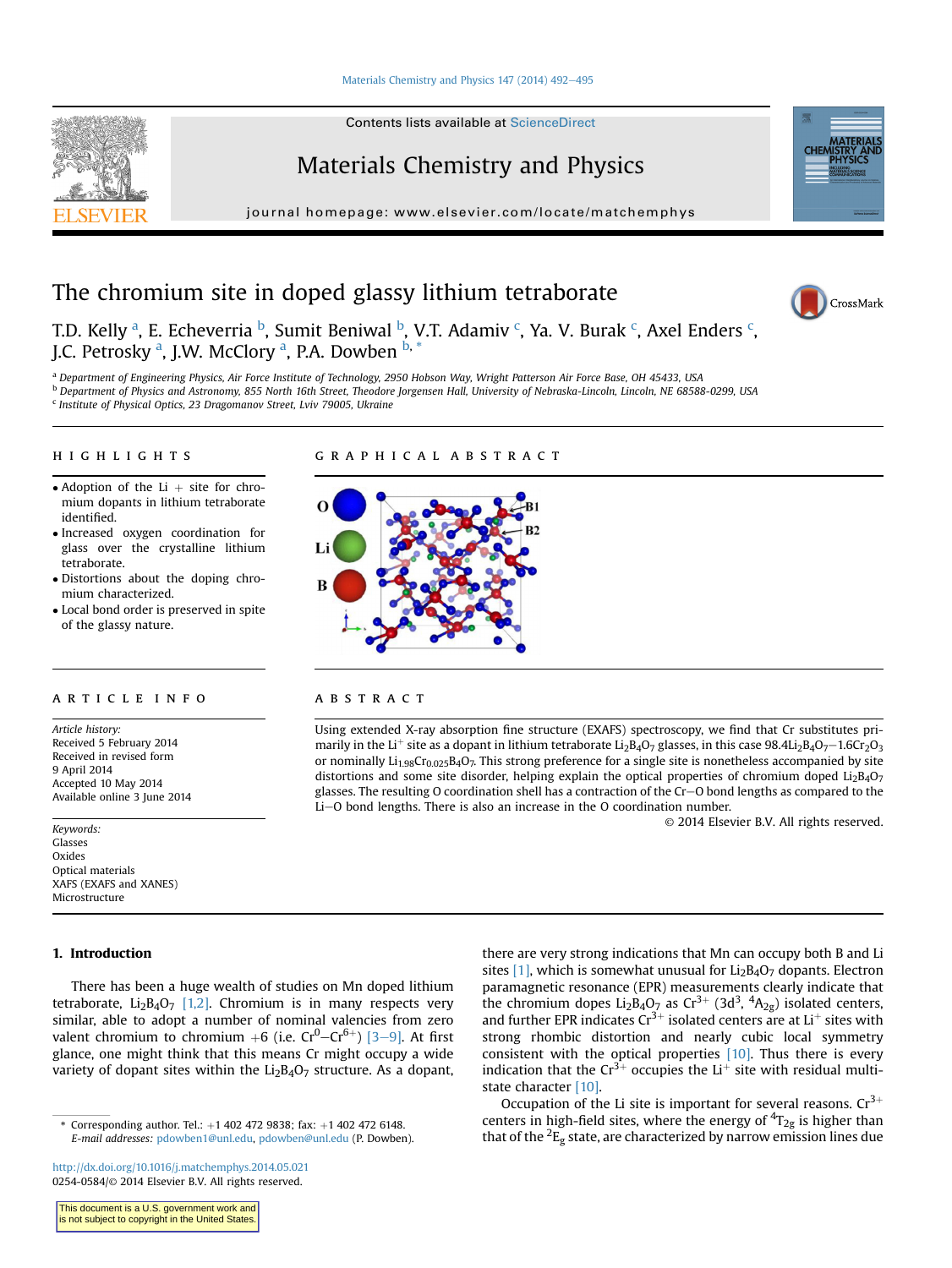<span id="page-3-0"></span>to the  ${}^2E_g \rightarrow {}^4A_{2g}$  and  ${}^2T_{1g} \rightarrow {}^4A_{2g}$  spin-forbidden transitions. Conversely, the Cr<sup>3+</sup> centers in low-field sites, where the energy of  $\rm ^4T_{2g}$  is lower than that of the  $\rm ^2E_g$  state, are characterized by broad emission band due to the  ${}^4T_{2g} \rightarrow {}^4A_{2g}$  spin-allowed electron-vibration transition. Both high and low field sites appear to be occupied by  $Cr^{3+}$  ions in doped Li<sub>2</sub>B<sub>4</sub>O<sub>7</sub> host [\[10\]](#page-5-0), and the multisite character of the  $Cr^{3+}$  luminescence centers may be the result of disorder in octahedral sites [\[10\].](#page-5-0) Additionally, this possible occupation of the  $Li<sup>+</sup>$  site is important because along the (001) direction, conductivity appears dominated by  $Li^+$  transport [\[11](#page-5-0)–[13\].](#page-5-0) This should lead to some unusual surface segregation effects for dopants occupying the Li<sup>+</sup> site [\[2\],](#page-5-0) as in the case of Mn doped Li<sub>2</sub>B<sub>4</sub>O<sub>7</sub> where facile temperature dependent Mn surface segregation both to and from the nominally  $Li_{1.98}Mn_{0.02}B_4O_7(001)$  is seen to occur [\[2\]](#page-5-0). Such surface segregation, with an associated contribution to the ion conductivity in turn could have a profound influence on the net pyroelectric current and stability of the pyroelectric coefficient.

There is an interplay between spin polarization and the  $Li<sup>+</sup>$ migration. The migration direction influences the location of the unpaired electron caused by the cation vacancy [\[12\]](#page-5-0) in lithium tetraborate ( $Li<sub>2</sub>B<sub>4</sub>O<sub>7</sub>$ ); however, the local coordination is also important. Both Cr and Mn have a very large d-moment that may lead to local polarization, as is apparent in Cr and Mn doped boron carbides [\[14,15\],](#page-5-0) with very different consequences [\[15\]](#page-5-0). It is also known that the electronic properties of lithium borates may be manipulated by the direct inclusion of dopants, as well as, by the presence of  $Li<sup>+</sup>$ , O, and dopant vacancies to serve as trap sites [\[10,16\].](#page-5-0)

Here, we have investigated the chromium doped glass because a glass is less rigidly fixed to the 104 atoms unit cell of lithium tetraborate ( $Li<sub>2</sub>B<sub>4</sub>O<sub>7</sub>$ ), of the space group I41cd [\[17](#page-5-0)-[20\]](#page-5-0). The cell, composed of interlocking  $BO<sub>3</sub>$  and  $BO<sub>4</sub>$  units, might be somewhat more flexible in the glass, as is indeed observed.

#### 2. Experimental

The chromium doped lithium tetraborate ( $Li<sub>2</sub>B<sub>4</sub>O<sub>7</sub>$ :Cr) glasses, 98.4Li<sub>2</sub>B<sub>4</sub>O<sub>7</sub> $-1.6Cr<sub>2</sub>O<sub>3</sub>$ , were fabricated by fast cooling of the melted polycrystalline compounds. Solid-state synthesis of the compound was carried out using a multi-step heating process [\[10,21\]](#page-5-0). The Cr impurity was added as  $Cr<sub>2</sub>O<sub>3</sub>$  at 1.6 mol.%.

The experimental X-ray absorption fine structure (XAFS) was obtained on the double crystal monochromator (DCM) beamline at the Center for Advanced Microstructures and Devices (CAMD) with a DCM of Lemonnier type [\[22\].](#page-5-0) Due to the low dopant concentration (nominally 1.6 mol.%), the X-ray absorption spectra were measured in fluorescence mode and the data were not corrected for selfabsorption. Multiple scans were made and averaged to improve the signal to noise ratio.

#### 3. Results

The resulting experimental Cr fluorescence signal is plotted in Fig. 1, with the vertical line indicating the K-edge (1s) for Cr at 5989 eV, a value close to the expected Cr K-edge  $(E_F - E_K)$  [\[23,24\].](#page-5-0) Experimentally, the photoelectric origin is estimated from the inflection point of the rising edge to be approximately 6004 eV. Many features appear in the Cr X-ray absorption near edge structure (XANES) region, including the small pre-edge around 5989 eV and a double hump at the top of the white line (sharp rising edge). A similar pre-edge has been observed in Mn doped  $Li<sub>2</sub>B<sub>4</sub>O<sub>7</sub>$  crystals [\[1\].](#page-5-0)

The extended X-ray absorption fine structure (EXAFS) is sensitive to the local physical structure. Consequently, in spite of being a glassy material, with no long range order, the EXAFS is clearly evident, as as may be observed in the absorption oscillations at



Fig. 1. The normalized experimental X-ray absorption data with a vertical line indicating the Cr K-edge at 5989 eV. The inset illustrates a region of the unit cell with the Cr dopant substituting a Li atom, as used for the FEFF 8 calculations (see text).

energies well above the Cr K-edge. The matrix about the Cr dopant atoms is all a low Z material, and this difficulty is evident in the deterioration of the EXAFS signal into the noise at large wave vector (Fig. 2c). As in the case of other highly defective materials such as the transition metal doped boron carbides [\[6\],](#page-5-0) also a highly defective material, we can expect that an average bond length and local coordination environment may be extracted from the analysis of the EXAFS data, since the technique does not require long range order.

#### 4. Identification of Cr dopant site

Starting with the unit cell of lithium tetraborate  $(Li<sub>2</sub>B<sub>4</sub>O<sub>7</sub>)$  $[17-20]$  $[17-20]$  $[17-20]$  as the base model is appropriate for ascertaining the preferential Cr dopant site. We may assume that the Cr dopant will either substitutionally dope for the  $Li<sup>+</sup>$ , occupy a interstitial site, or occupy a B site, but based on prior studies of Mn doping of lithium tetraborate (Li<sub>2</sub>B<sub>4</sub>O<sub>7</sub>:Mn) single crystals [\[1\]](#page-5-0), the Li<sup>+</sup> and B sites must be the most likely. In fact, one preferential site, the  $Li<sup>+</sup>$  site indicated in the insert to Fig. 1, seems favored by the chromium dopant, consistent with the conclusion of prior studies [\[10\]](#page-5-0).



Fig. 2. Model calculations of the  $k$  weighted X-ray absorption fine structure, as a function of wave vector of (a) undoped lithium tetraborate (Li absorber), (b) Cr doped lithium tetraborate (substituting Li), compared to the experimental data (c).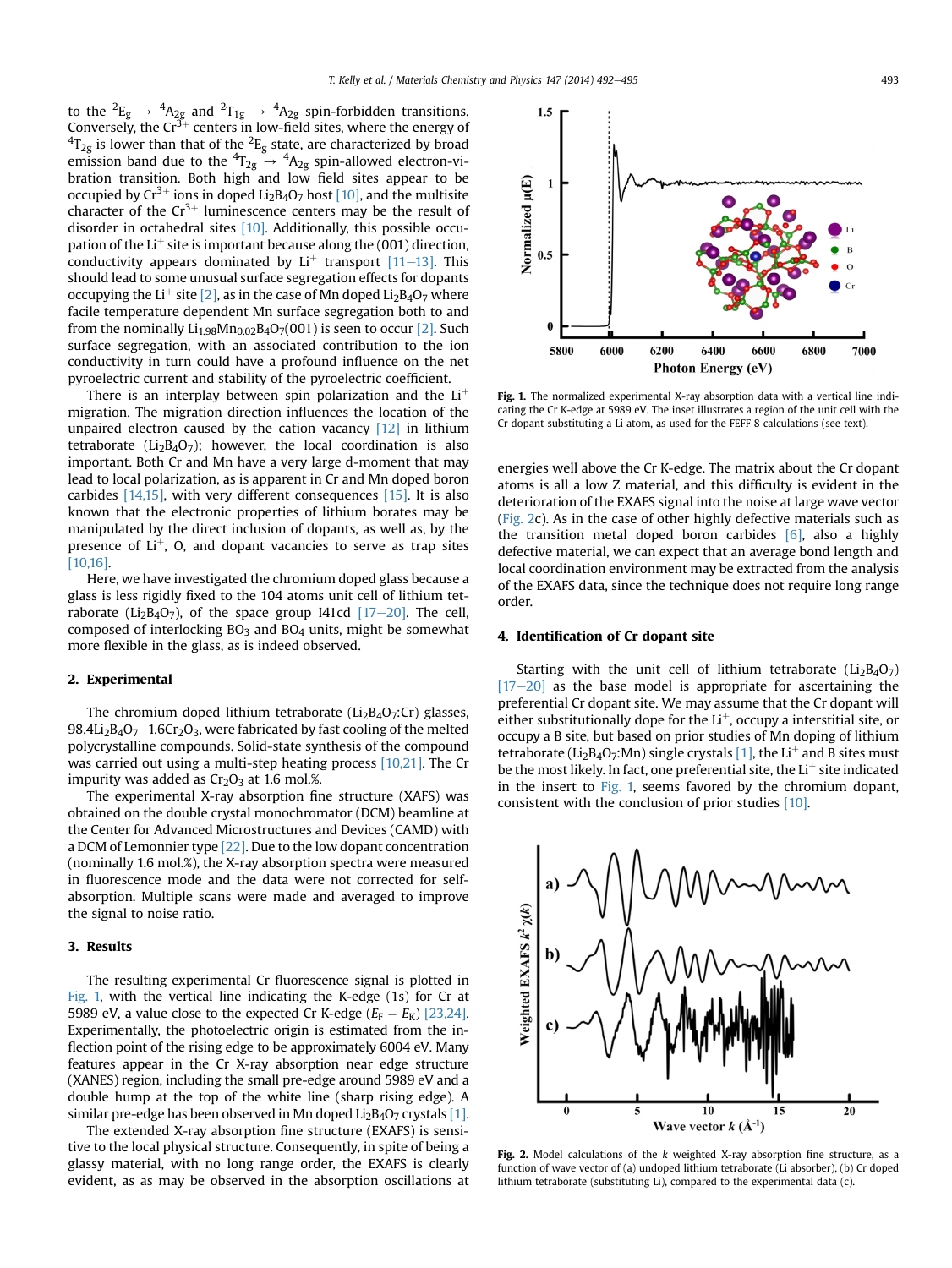The FEFF 8 program package  $[25]$  was used to calculate theoretical EXAFS spectra for both undoped  $Li<sub>2</sub>B<sub>4</sub>O<sub>7</sub>$  and  $Li<sub>2</sub>B<sub>4</sub>O<sub>7</sub>$ :Cr. Although it is typically unnecessary when considering only the first coordination shell where single path scattering dominates, multiple scattering of up to 4 path lengths were considered. Selfconsistent field calculations were made with a cluster radius of 4.0 Å, which included 33 atoms. A small acceleration factor of 0.05 was used for the calculation of the electronic densities to ensure convergence. Although a low Z system, an exchange correlation factor [\[26\]](#page-5-0) was applied to the ground state.

In [Fig. 2](#page-3-0), two theoretical EXAFS spectra are compared to the k-weighted experimental data. As unrealistic as this might be from an experimental point of view, using Li as the absorbing center and the Li K-edge, a model spectra is obtained ([Fig. 2](#page-3-0)a). Replacing one Li atom in the unit cell by Cr, the model Cr K-edge EXAFS signal has been plotted in [Fig. 2](#page-3-0)b. It is interesting to note that the two calcu-lations, using Li as the absorbing center ([Fig. 2a](#page-3-0)) and Cr in a  $Li<sup>+</sup>$  site as the absorbing center ([Fig. 2b](#page-3-0)) lead to model absorbance spectra, as a function of wave vector, that quickly converge starting at approximately 8 Å $^{-1}$ . This is an indication that the nearest coordination shells in the crystalline structure may have distortions in the lattice, but generally the unit cell structure is recovered for a crystalline model. It is the similarity of the model spectra, based on the  $Li<sup>+</sup>$  site (schematically illustrated in [Fig. 1\)](#page-3-0), with the experimental data [\(Fig. 2](#page-3-0)c) that lends strength to the hypothesis that the  $Li<sub>2</sub>B<sub>4</sub>O<sub>7</sub>$  unit cell may be used as a base model up to at least the first shell.

[Fig. 2](#page-3-0) illustrates the similarity between the computational ([Fig. 2b](#page-3-0)) and experimental results [\(Fig. 2](#page-3-0)c). Some fundamental conclusions may be drawn. First, the bond lengths of the model are slightly longer than those in the experimental data. Although the two spectra are very similar, the computational model provides features that appear similar but fall at slightly shorter wave vectors than observed in the experimental data ([Fig. 2](#page-3-0)). A shorter wave vector component corresponds to longer bond lengths in the Fourier transformation into R-space, as seen in Fig. 3. Second, the amplitude of the experimental features is greater than in the model calculation, ignoring the noise at higher wave vectors. The increase of the amplitude in the k-space signal is generally an indication of increased coordination number, assuming that the amplitude reduction factor  $\mathit{S}^{2}_{\mathrm{o}}$  remains relatively unchanged.



Fig. 3. The Fourier transformed k weighted X-ray absorption fine structure (EXAFS). The experimental radial distribution function and phase shifts are plotted as a solid line in both the Figure and the inset respectively. The model radial distribution function and phase shifts (b) about Cr in  $Li<sub>2</sub>B<sub>4</sub>O<sub>7</sub>$ : Cr are the dashed line in both the figure and the inset. In the inset, the scattering phases for the first shell are plotted for a (a) Li absorber, (b) Cr substituting Li as the absorber, and (c) the experimental data.

We estimated how much the amplitude reduction factor could be expected to vary with a change from a Li absorber to a Cr absorber. In the undoped model calculation [\(Fig. 2a](#page-3-0)), the amplitude reduction factor was calculated to be approximately 0.991 while in the Cr doped model the amplitude reduction factor was computed to be 0.955. Thus, it can be safely assumed that since there is little significant change in the amplitude reduction factor  $S_0^2$  that accompanies a replacement of Li with Cr, there must be a change in the O coordination number around the Cr dopant in a Li site. This is in fact consistent with the observed optical properties for Li<sub>2</sub>B<sub>4</sub>O<sub>7</sub>:Cr glasses [\[10\].](#page-5-0) Considering that the Li<sup>+</sup> ion may have a coordination number between 4 and 5 with an ionic radius between approximately 0.59 and 0.76 Å [\[27\],](#page-5-0) our model for undoped  $Li<sub>2</sub>B<sub>4</sub>O<sub>7</sub>$  having the Li atom surrounded by 4 nearest oxygen atoms at 1.97, 2.03, 2.08, and 2.17 Å (crystalline) seems appropriate. As noted at the outset, the Cr ion may have a variety of charge states  $[3-10]$  $[3-10]$  $[3-10]$ , many of which have an ionic radius comparable with that of the Li<sup>+</sup> ion. Some that may be considered are  $+2$  (high spin, 0.73 Å),  $+2$  (low spin, 0.80 Å),  $+3$  (0.62 Å),  $+4$  (0.55 Å), and  $+5$ (0.57 Å). Almost all of these have a crystalline coordination number of 6, while the +5 state has a coordination number of 8  $[3-10,27]$  $[3-10,27]$ . When comparing the theoretical model to the experimental data, it is not unusual to recognize that when the Cr substitutes for Li there is both a slight distortion of the surrounding environment and a decrease in bond length.

As an additional test of the validity of our hypothesis that the Cr dopants substitute in a  $Li<sup>+</sup>$  site, the phase shifts have been examined. The EXAFS phase shifts dependent greatly upon the atomic potentials of the (1) species of the scattering coordination shells and the (2) absorbing atoms. These phase shifts are plotted in the inset to Fig. 3. The phase shifts for undoped  $Li_2B_4O_7$  and  $Li_2B_4O_7$ :Cr are plotted as (a) and (b) respectively, while those derived from the experimental data are plotted as  $(c)$ , in the inset to Fig. 3. The theoretical phase shift from the Cr substituted for  $Li<sup>+</sup>$  model is in very close agreement with that of the experimental data (even for  $k < 2.0 \text{ Å}^{-1}$ ). This indicates that the O coordination environment around the  $Li<sup>+</sup>$  site, in our model, is closely representative of experiment. At approximately 8  $\AA^{-1}$ , the phase shift begins to diverge which is an indication that the lithium tetraborate crystal unit cell model breaks down for shells beyond the first shell. This should be expected as the material is a glass and not crystalline.

#### 5. Conclusions

Cr doped lithium tetraborate glasses have been examined using EXAFS spectroscopy. The local order around the Cr dopant is very close to our expectations for the Cr ion substitutionally doping the Li<sup>+</sup> site of lithium tetraborate (Li<sub>2</sub>B<sub>4</sub>O<sub>7</sub>). While the Cr ion substitutionally dopes for the  $Li<sup>+</sup>$  ion, this doping results in decreased O bond lengths and increased oxygen coordination number. In a glassy material the distortion is easily incorporated due to the relaxed and more randomly oriented nature of the matrix. The conclusions of this study are in agreement with EPR and optical studies which concluded that  $Cr^{3+}$  ions substitutionally doping the Li<sup>+</sup> site, but with an increase of O coordination and residual multi-state character  $[10]$ . This is important because borates glasses activated by  $Cr^{3+}$  ions have the potential for laser generation [\[10,28\].](#page-5-0)

#### Acknowledgments

This work was supported by the Nebraska Public Power District through the Nebraska Center for Energy Sciences Research competitive grant program, the Defense Threat Reduction Agency (Grant No. HDTRA1-07-1-0008 and BRBAA08-I-2-0128), the NSF "QSPINS" MRSEC (DMR-0820521) at UNL. The views expressed in